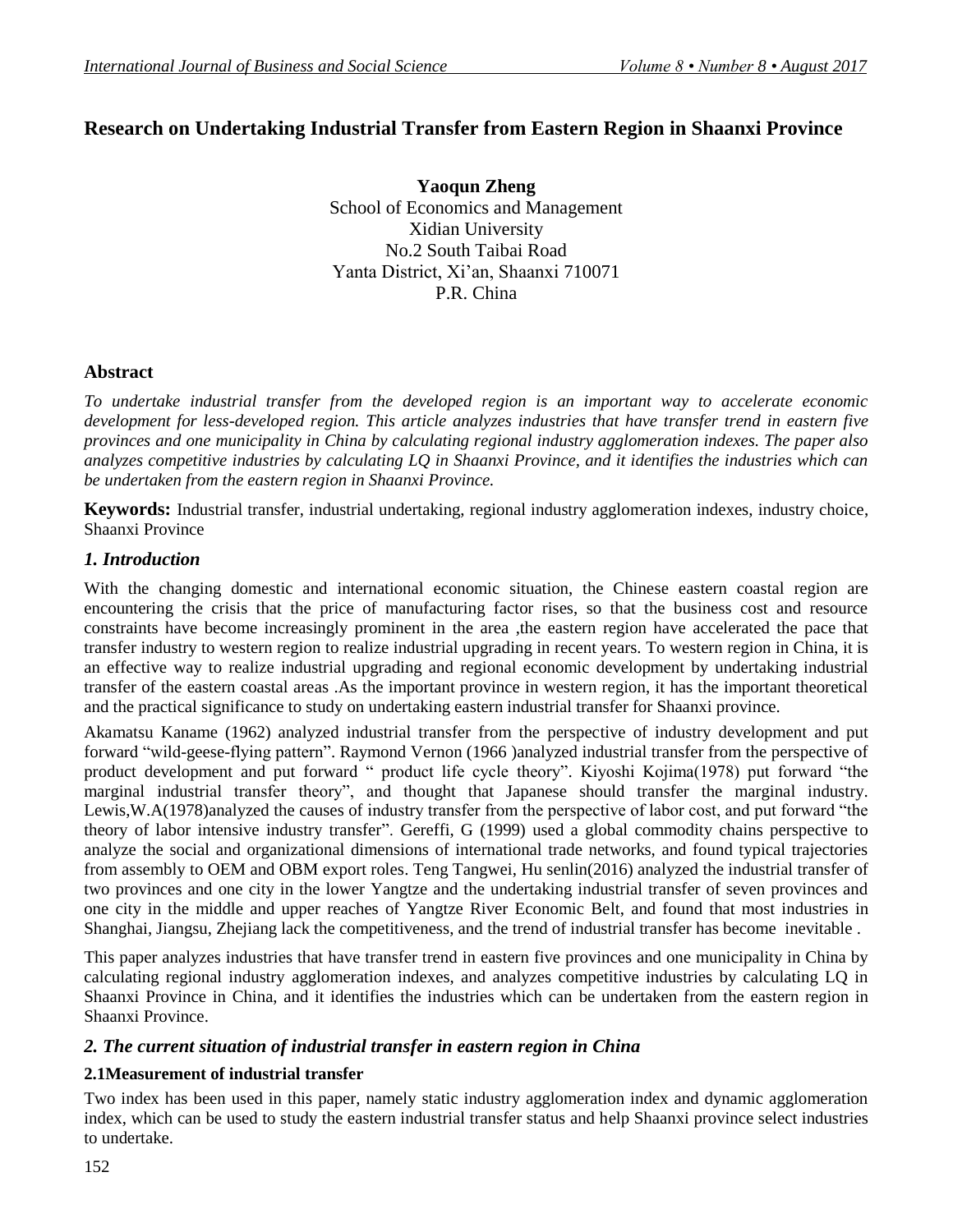Static industry agglomeration index can be used to measure regional advantageous industries; Dynamic industry agglomeration index reflects the direction and speed of industrial transfer. Comprehensive study of static and dynamic industry agglomeration index, we can analyze industrial transfer and agglomeration trend within the country .Specific as follows:

#### *1) Static industry agglomeration index(or named LQ)*

The measure of regional static agglomeration is Hoover coefficient of localization(1936). It is based on the location quotient with respect to output, which is defined as:

$$
LQ_{ij} = \frac{Output_{ij} / Output_j}{Output_i / Output}
$$

Where  $Output_{ij}$  is output of industry i in region j,  $Output_{j}$  is total output in region j,  $Output_{i}$  is total output of industry i, and *Output* is total industrial output of China. Consider the regional difference in price levels, we use employment data instead of output data to calculate agglomeration index, which is defined as:

$$
LQ_{ij} = \frac{E_{ij} / E_j}{E_i / E}
$$

If  $LQ_{ij}$  is larger than one, then region j has a higher percentage of industry i than of total industrial employment.

Given the location quotients of industry i for region j, we can measure the degree of regional specialization, and it can be used to reflect the structure of regional advantageous industries.

#### *2) Dynamic industry agglomeration index*

This article draws lessons from Zhang Chunfa (2006 ) in the measurement of industrial transfer index, which is defined as:

$$
D_{ij(0-t)} = b_{ij(0-t)} / \sum_{j=1}^{n} b_{ij(0-t)}
$$

 $D_{ij(0-t)}$  is dynamic agglomeration index of industry i in region j in the period of time (0-t), which reflects industrial agglomeration rate in a certain period and a certain area, as well as industrial regional transferring direction and speed.  $b_{ij(0-t)}$  reflects growth speed of production of industry i in region j in the period of time (0-t),

$$
\sum_{j=1}^{n} b_{ij(0-t)}
$$
 reflects the national average growth rate of industry i in the period of time (0-t).

When  $\sum_{ij(0-t)} b_{ij(0-t)}$ 1 *ij* (0-t *j*  $b_{ij(0-)}$  $\sum_{j=1}^{n} b_{ij(0-t)} > 0$ , if  $D_{ij(0-t)} > 1$ , it shows that industry i rapidly agglomerates to region j in the period of time (

0-t ); If  $D_{ij(0-t)}$  <0, it shows that industry i transfer to external region from region j in the period of time (0-t); If 0  $CD_{ij(0-t)}$ <1 ,it shows that while longitudinal production of industry i in region j has increased, but the growth rate is less than the national average growth rate in the period of time ( 0-t ), the industry is also relatively transfer.

When  $\sum_{ij(0-t)} b_{ij(0-t)}$ 1 *n ij* (0-t *j*  $b_{ij(0-)}$  $\sum_{j=1}^{n} b_{ij(0-t)} < 0$ , if  $D_{ij(0-t)} > 0$ ,  $b_{ij(0-t)} < 0$ , it shows that industry i transfer to external region from region j in the

period of time (0-t); If  $D_{ij(0-t)} < 0$ ,  $b_{ij(0-t)} > 0$ , it shows that industry i rapidly agglomerate to region j in the period of time  $(0-t)$ .

#### **2.2 Data sources**

This paper uses data of eastern five provinces and one municipalities, which is Zhejiang, Fujian, Guangdong, Jiangsu, Shandong and Shanghai, we use data from China Statistical Yearbook and China Statistical Yearbook on Industrial Economy for 2015 to measure static industry agglomeration index, and uses data from China Statistical Yearbook and China Statistical Yearbook on Industrial Economy for 2010-2015 to measure dynamic industry agglomeration index.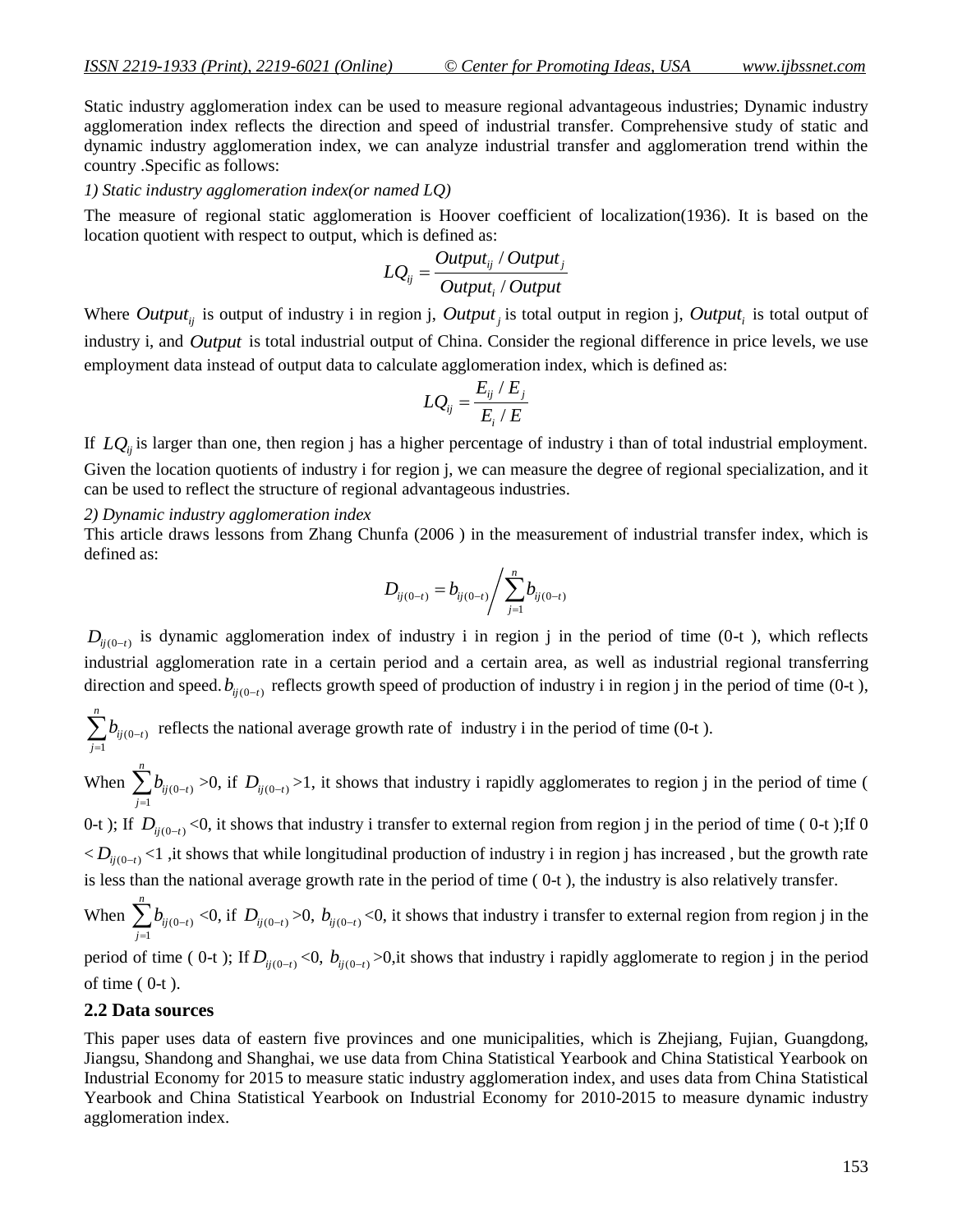We use the average growth rate of employment of five provinces and one city over the period of 2009--2014 to measure  $b_{ij(0-t)}$ , then use the national average growth rate of employment over the period of 2009–2014 to

measure  $\sum b_{ij(0-t)}$ 1 *n ij* (0-t *j*  $b_{ij(0-)}$  $\sum_{j=1}^{n} b_{ij(0-t)}$ . We use data of 28 manufacturing industries , as shows below table for details.

#### **2.3The result of calculation and data analysis**

The result is shown in Table 1, we use selection criteria to reflect whether the eastern five provinces and one city have industrial transferring trend, which are as follows: (1) static industry agglomeration index is larger than 1, and dynamic industry agglomeration index is less than 1. This suggests that some industries have a large share and increase in the region, but the industrial growth rate is less than the national average speed, so the industry has shown the trend of transferring; (2) static industry agglomeration index is less than 1, and dynamic industry agglomeration index is less than 0.8. This suggests that the industry has not formed large-scale development, and the growth rate of industry is lower than national average growth rate, and hasn't formed industry agglomeration, so the industry still presents the trend of transferring.

|                                | Zhejiang |         |             | Fujian       |             | Guangdong   |             | Jiangsu     |             | Shandong    |             | Shanghai    |
|--------------------------------|----------|---------|-------------|--------------|-------------|-------------|-------------|-------------|-------------|-------------|-------------|-------------|
| Industry                       |          | dyna    | stati       | dynami       | stati       | dynami      | stati       | dynami      | stati       | dynami      | stati       | dynami      |
|                                | static   | mic     | $\mathbf c$ | $\mathbf{c}$ | $\mathbf c$ | $\mathbf c$ | $\mathbf c$ | $\mathbf c$ | $\mathbf c$ | $\mathbf c$ | $\mathbf c$ | $\mathbf c$ |
| Processing of<br>food from     |          |         |             |              |             |             |             |             |             |             |             |             |
| agricultural                   | 0.35     | 0.30    | 0.85        | 1.12         | 0.31        | 0.72        | 0.61        | 0.93        | 2.15        | 0.95        | 0.41        | 1.12        |
| Manufacture of                 |          |         |             |              |             |             |             |             |             |             |             |             |
| foods                          | 0.43     | 0.63    | 1.47        | 1.85         | 0.72        | 1.42        | 0.37        | 0.76        | 1.65        | 1.28        | 1.17        | 0.50        |
| <b>Beverages</b>               |          |         |             |              |             |             |             |             |             |             |             |             |
| manufacturing                  | 0.43     | 1.21    | 1.12        | 2.36         | 0.68        | 1.75        | 0.49        | 0.06        | 0.94        | 0.19        | 0.35        | $-0.13$     |
| Tobacco                        |          |         |             |              |             |             |             |             |             |             |             |             |
| industry                       | 0.47     | 0.6     | 0.62        | 12.81        | 0.14        | 5.61        | 0.31        | $-2.51$     | 0.44        | $-6.06$     | 0.61        | $-6.74$     |
| Textile industry               | 3.33     | 2.82    | 0.72        | 4.43         | 0.57        | 5.62        | 1.65        | 1.66        | 1.67        | 2.05        | 0.56        | $-7.88$     |
| Textile clothing,              |          |         |             |              |             |             |             |             |             |             |             |             |
| shoes and hats                 |          |         |             |              |             |             |             |             |             |             |             |             |
| manufacturing                  | 1.92     | 0.57    | 3.14        | 1.73         | 1.82        | 1.05        | 1.42        | 1.32        | 0.84        | 0.86        | 1.51        | $-0.07$     |
| Leather, fur,                  |          |         |             |              |             |             |             |             |             |             |             |             |
| feather (down)                 |          |         |             |              |             |             |             |             |             |             |             |             |
| and its products               | 2.62     | $-0.54$ | 0.85        | 3.42         | 2.19        | 1.47        | 0.47        | 1.07        | 0.6         | $-0.22$     | 0.57        | $-1.45$     |
| Timber                         |          |         |             |              |             |             |             |             |             |             |             |             |
| processing,                    |          |         |             |              |             |             |             |             |             |             |             |             |
| bamboo cane,<br>palm fiber and |          |         |             |              |             |             |             |             |             |             |             |             |
| straw products                 | 0.59     | 0.05    | 1.81        | 1.65         | 0.75        | 0.74        | 1.16        | 1.47        | 1.36        | 1.46        | 0.48        | $-0.01$     |
| Furniture                      |          |         |             |              |             |             |             |             |             |             |             |             |
| manufacturing                  | 1.73     | 1.42    | 1.78        | 0.82         | 2.43        | 0.86        | 0.43        | 0.8         | 0.89        | 1.55        | 1.55        | 0.37        |
| Paper &Paper                   |          |         |             |              |             |             |             |             |             |             |             |             |
| products                       | 1.16     | 0.78    | 1.51        | 3.45         | 1.52        | 1.55        | 0.67        | 1.61        | 1.56        | 0.39        | 0.77        | 1.17        |
| Printing and                   |          |         |             |              |             |             |             |             |             |             |             |             |
| record medium                  |          |         |             |              |             |             |             |             |             |             |             |             |
| reproduction                   | 0.95     | 1.31    | 0.79        | 1.11         | 1.87        | 1.84        | 0.67        | 1.45        | 0.68        | 1.70        | 1.83        | 0.60        |
| Cultural                       |          |         |             |              |             |             |             |             |             |             |             |             |
| educational and                |          |         |             |              |             |             |             |             |             |             |             |             |
| sports goods                   | 0.88.    | 0.63    | 1.23        | 2.30         | 3.24        | 1.35        | 1.04        | 1.30        | 0.74        | 0.36        | 1.31        | $-2.22$     |
| Petroleum                      |          |         |             |              |             |             |             |             |             |             |             |             |
| processing,                    |          |         |             |              |             |             |             |             |             |             |             |             |
| coking and                     |          |         |             |              |             |             |             |             |             |             |             |             |
| nuclear fuel                   |          |         |             |              |             |             |             |             |             |             |             |             |
| processing                     | 0.78     | $-1.17$ | 0.15        | 6.34         | 0.23        | 0.53        | 0.32        | 0.79        | 1.09        | 1.46        | 0.84        | $-0.71$     |
| Chemical                       |          |         |             |              |             |             |             |             |             |             |             |             |
| materials and                  | 0.63     | 0.83    | 0.45        | 1.83         | 0.54        | 1.59        | 1.10        | 1.29        | 1.48        | 1.53        | 0.84        | 0.37        |

**Table 1: Industry agglomeration index of eastern five provinces and one municipality**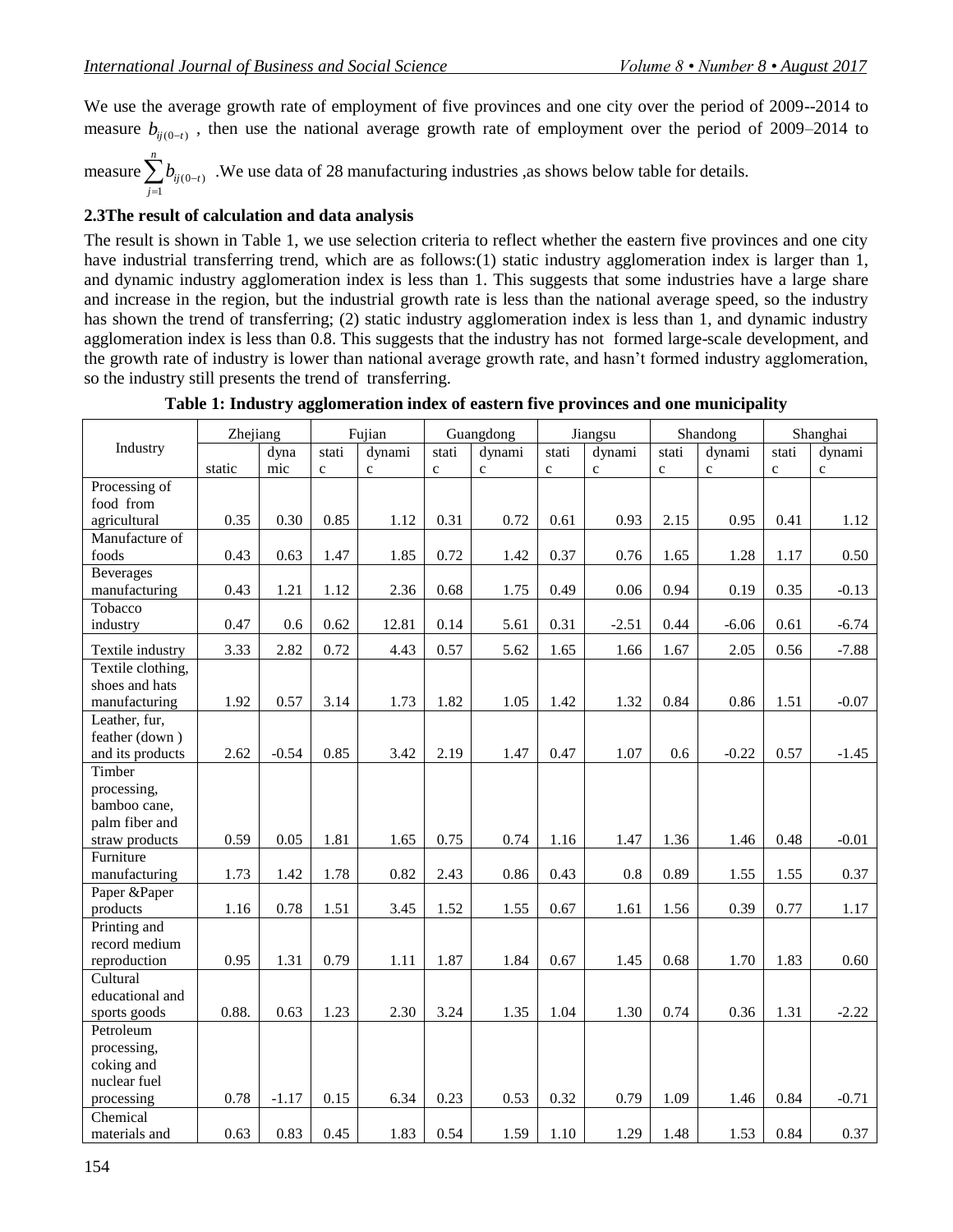| chemical         |      |         |      |         |      |         |      |         |      |       |      |         |
|------------------|------|---------|------|---------|------|---------|------|---------|------|-------|------|---------|
| products         |      |         |      |         |      |         |      |         |      |       |      |         |
| industry         |      |         |      |         |      |         |      |         |      |       |      |         |
| Pharmaceutical   | 0.81 | 0.87    | 0.33 | 0.52    | 0.31 |         | 0.76 |         | 1.06 |       |      |         |
| manufacturing    |      |         |      |         |      | 1.19    |      | 1.60    |      | 1.20  | 1.04 | 0.27    |
| Chemical fiber   |      |         |      |         |      |         |      |         |      |       |      |         |
| industry         | 4.11 | $-6.34$ | 1.08 | $-16.2$ | 0.37 | $-7.47$ | 2.55 | $-9.67$ | 0.54 | 20.66 | 0.41 | 16.4    |
| Rubber           |      |         |      |         |      |         |      |         |      |       |      |         |
| products         |      |         |      |         |      |         |      |         |      |       |      |         |
| industry         | 1.76 | 0.47    | 1.70 | 1.61    | 0.94 | 1.03    | 1.05 | 2.06    | 1.82 | 1.27  | 1.31 | $-0.68$ |
| Plastic products |      |         |      |         |      |         |      |         |      |       |      |         |
| industry         | 1.42 | 0.66    | 1.53 | 1.00    | 2.62 | 1.40    | 0.89 | 0.96    | 0.62 | 0.88  | 1.55 | 0.59    |
| Nonmetal         |      |         |      |         |      |         |      |         |      |       |      |         |
| mineral          |      |         |      |         |      |         |      |         |      |       |      |         |
| products         | 0.42 | 0.22    | 1.50 | 3.15    | 0.54 | 1.20    | 0.62 | 1.45    | 1.31 | 1.01  | 0.49 | $-0.21$ |
| Ferrous metal    |      |         |      |         |      |         |      |         |      |       |      |         |
| smelting and     |      |         |      |         |      |         |      |         |      |       |      |         |
| rolling          |      |         |      |         |      |         |      |         |      |       |      |         |
| processing       |      |         |      |         |      |         |      |         |      |       |      |         |
| industry         | 0.35 | 2.82    | 0.40 | 5.23    | 0.25 | 2.96    | 0.78 | 2.35    | 0.71 | 1.85  | 0.38 | $-2.17$ |
| Nonferrous       |      |         |      |         |      |         |      |         |      |       |      |         |
| metal smelting   |      |         |      |         |      |         |      |         |      |       |      |         |
| and rolling      |      |         |      |         |      |         |      |         |      |       |      |         |
| processing       |      |         |      |         |      |         |      |         |      |       |      |         |
| industry         | 0.55 | $0.8\,$ | 0.11 | 2.26    | 0.53 | 1.41    | 0.67 | 1.92    | 0.79 | 0.90  | 0.54 | 0.48    |
| Metal products   |      |         |      |         |      |         |      |         |      |       |      |         |
| industry         | 1.08 | 0.58    | 0.61 | 1.56    | 1.72 | 1.20    | 1.29 | 1.30    | 0.72 | 0.56  | 1.81 | 0.55    |
| General          |      |         |      |         |      |         |      |         |      |       |      |         |
| equipment        |      |         |      |         |      |         |      |         |      |       |      |         |
| manufacturing    |      |         |      |         |      |         |      |         |      |       |      |         |
| industry         | 1.36 | 0.68    | 0.46 | 2.50    | 0.45 | 1.36    | 1.42 | 1.12    | 1.41 | 1.44  | 1.85 | 0.67    |
| Special          |      |         |      |         |      |         |      |         |      |       |      |         |
| equipment        |      |         |      |         |      |         |      |         |      |       |      |         |
| manufacturing    |      |         |      |         |      |         |      |         |      |       |      |         |
| industry         | 0.56 | 0.80    | 0.44 | 1.31    | 0.71 | 1.40    | 1.21 | 1.55    | 1.15 | 0.7   | 1.51 | 0.97    |
| Transportation   |      |         |      |         |      |         |      |         |      |       |      |         |
| equipment        |      |         |      |         |      |         |      |         |      |       |      |         |
| manufacturing    |      |         |      |         |      |         |      |         |      |       |      |         |
| industry         | 2.44 | 7.66    | 0.10 | $-1.18$ | 0.63 | 1.68    | 1.01 | 1.76    | 0.77 | 8.59  | 1.63 | 7.49    |
| Manufacture of   |      |         |      |         |      |         |      |         |      |       |      |         |
| electrical       |      |         |      |         |      |         |      |         |      |       |      |         |
| machinery and    |      |         |      |         |      |         |      |         |      |       |      |         |
| equipment        | 1.28 | 1.09    | 0.71 | 0.66    | 2.12 | 0.88    | 1.22 | 1.56    | 0.66 | 0.79  | 1.46 | 0.61    |
| Communication    |      |         |      |         |      |         |      |         |      |       |      |         |
| s equipment,     |      |         |      |         |      |         |      |         |      |       |      |         |
| computers and    |      |         |      |         |      |         |      |         |      |       |      |         |
| other electronic |      |         |      |         |      |         |      |         |      |       |      |         |
| equipment        |      |         |      |         |      |         |      |         |      |       |      |         |
| manufacturing    | 0.54 | 0.64    | 0.77 | 0.7     | 2.74 | 0.87    | 2.03 | 1.62    | 0.45 | 1.05  | 1.70 | 0.75    |
| Instrumentation  |      |         |      |         |      |         |      |         |      |       |      |         |
| and culture,     |      |         |      |         |      |         |      |         |      |       |      |         |
| office           |      |         |      |         |      |         |      |         |      |       |      |         |
| machinery        |      |         |      |         |      |         |      |         |      |       |      |         |
| manufacturing    | 1.61 | 0.82    | 1.22 | 1.06    | 1.62 | 0.71    | 1.37 | 3.01    | 0.43 | 0.65  | 1.49 | 0.50    |

Source: According to China Statistical Yearbook and China Statistical Yearbook on Industrial Economy for 2010 -2015

Take Zhejiang Province as an example, static industry agglomeration index of Textile Clothing, Shoes and Hats Manufacturing is 1.92 in 2014,which shows Textile Clothing, Shoes and Hats Manufacturing has advantage in Zhejiang Province, but dynamic industry agglomeration index is 0.57 during the period of 2009-2014.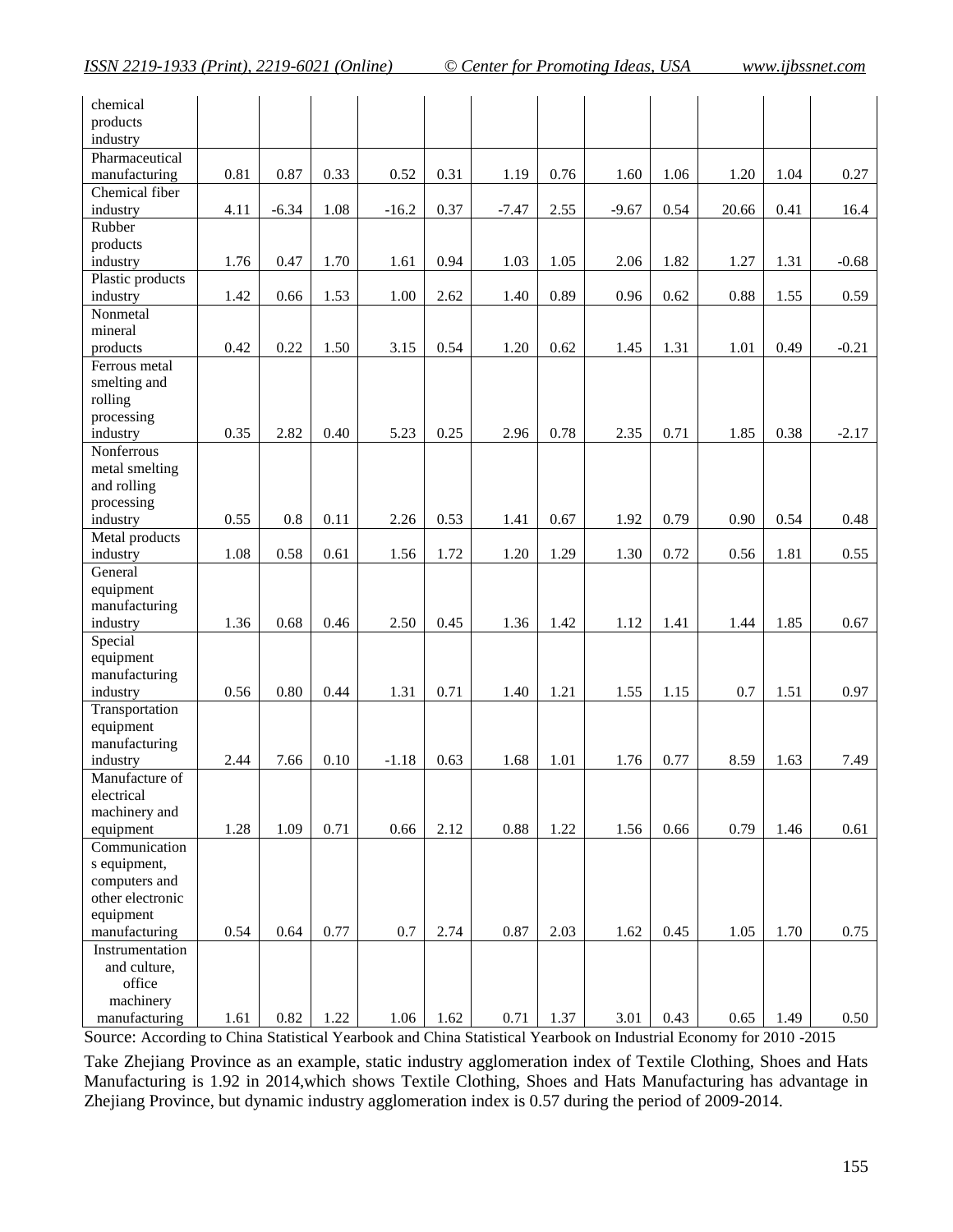Which shows longitudinal production of the industry has increased, but the growth rate is less than the national average growth rate, the industry also relatively transfers. According to the above-mentioned standard and the data of table 1, the industries which have transfer trend in eastern five provinces and one city are shown in table 2. As a typical manufacturing industry base , the eastern region are suffering from increasing cost of production and facing with the industrial upgrading pressure, so enterprises must transfer labor-intensive industry in order to open up new markets and obtain favorable resources. Transferring trend of the labor -intensive industry in Shanghai and Zhejiang is obvious, especially Shanghai, dynamic industry agglomeration index of most industries is negative, because Shanghai developed the service industry greatly in recent years, manufacturing industry has shown significant declining trend; Not only labor-intensive industry have certain transfer trend, but also some communications equipment and other electronic equipment manufacturing industry have transfer trend in Fujian, Guangdong and Zhejiang. Transferring trend of the labor-intensive industry is also more obvious in Shandong. Transfer of the labor-intensive industry is influenced to a certain extent because of policy factors in Guangdong and Jiangsu, Guangdong carried out "double transfer policy" in 2008 to encourage the Pearl River Delta region to transfer industry inside Guangdong. Jiangsu Province has also taken similar measures, Jiangsu issued a special policy on building the North Jiangsu Development Zone with the power of both North and South of Jiangsu, encourage South of Jiangsu transfer its industry to North Jiangsu in 2006.

| Region    | Transferring industry                                                                                                                                                                                                                                                                                                                                                                                                                                                                                                                                                                                                                                                                       |
|-----------|---------------------------------------------------------------------------------------------------------------------------------------------------------------------------------------------------------------------------------------------------------------------------------------------------------------------------------------------------------------------------------------------------------------------------------------------------------------------------------------------------------------------------------------------------------------------------------------------------------------------------------------------------------------------------------------------|
| Zhejiang  | Food industry; textile and clothing, shoes, hat manufacturing; agricultural and<br>sideline products processing industry; tobacco products; leather, fur, feather<br>(down) and its products; wood processing and wood, bamboo, cane, palm, grass<br>products; paper and paper products industry; sporting goods manufacturing<br>industry; petroleum processing, coking and nuclear fuel processing; rubber<br>products; plastic products; non-metallic mineral products; metal products;<br>equipment manufacturing industry; communications equipment, computer and<br>other electronic equipment manufacturing industry; instrumentation and culture,<br>office machinery manufacturing |
| Fujian    | Pharmaceutical industry; furniture manufacturing ; manufacturing of<br>transportation equipment; communications equipment, computer and other<br>electronic equipment manufacturing industry; chemical fiber manufacturing;<br>electrical machinery and equipment manufacturing industry                                                                                                                                                                                                                                                                                                                                                                                                    |
| Guangdong | Communications equipment, Furniture manufacturing; computer and other<br>electronic equipment manufacturing industry; instrumentation and culture, office<br>machinery manufacturing; wood processing and wood, bamboo, cane, palm,<br>grass products industry; petroleum processing, coking and nuclear fuel<br>processing; chemical fiber manufacturing; electrical machinery and equipment<br>manufacturing industry                                                                                                                                                                                                                                                                     |
| Jiangsu   | Chemical fiber manufacturing industry; agricultural and sideline products<br>processing; food and beverage manufacturing industry; tobacco products;<br>furniture manufacturing; petroleum processing, coking and nuclear fuel<br>processing                                                                                                                                                                                                                                                                                                                                                                                                                                                |
| Shandong  | Agricultural and sideline products processing industry; beverage manufacturing;<br>tobacco products; textile and clothing, shoes, hat manufacturing; leather, fur,<br>feather (down) and its products; paper and paper products industry; sporting<br>goods manufacturing; metal products; equipment manufacturing industry;<br>manufacture of electrical machinery and equipment; instrumentation and culture,<br>office machinery manufacturing                                                                                                                                                                                                                                           |

|  |  | Table 2: Transferring industry in eastern five provinces and one municipality |
|--|--|-------------------------------------------------------------------------------|
|  |  |                                                                               |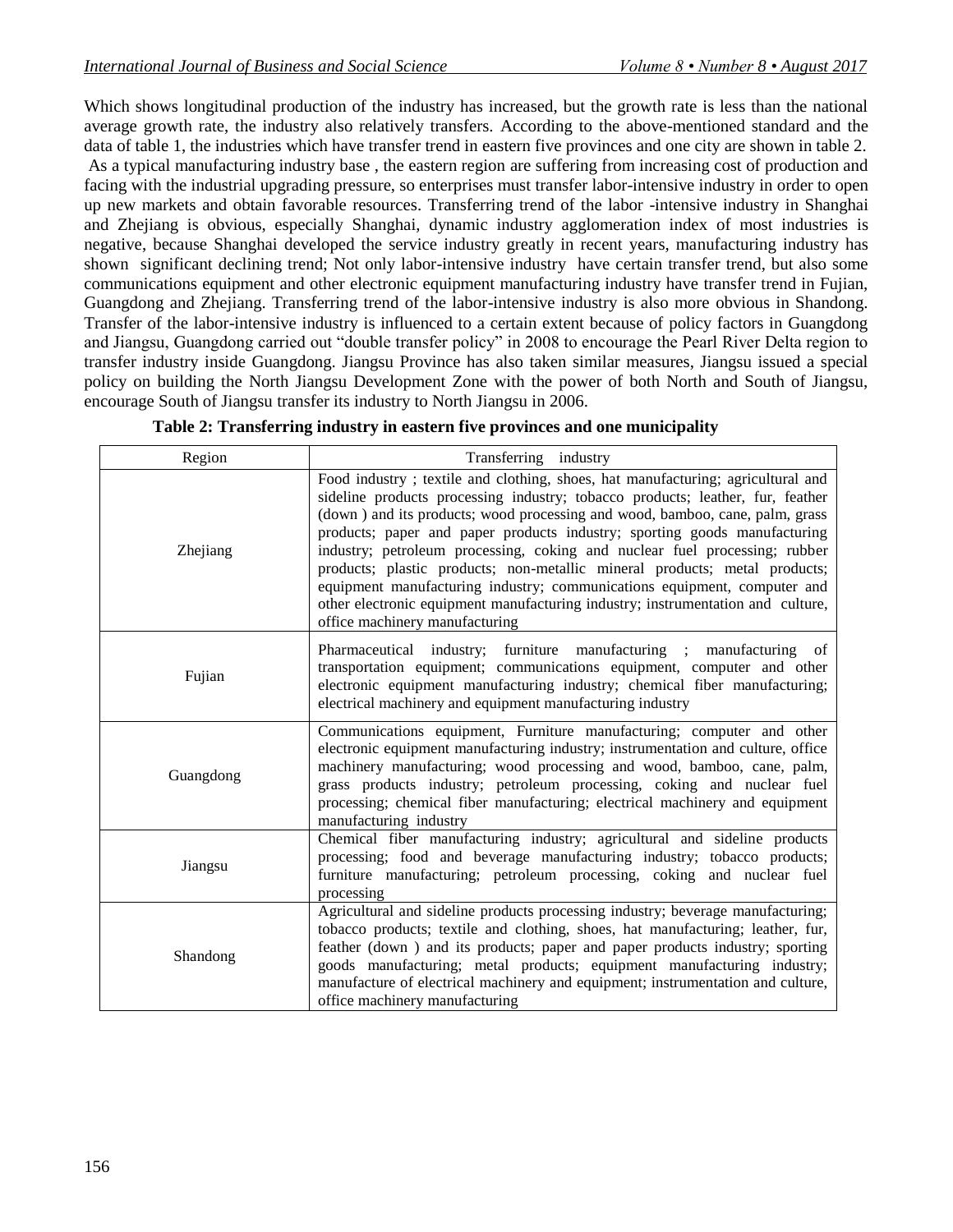| Shanghai | Food manufacturing; beverage manufacturing; tobacco products; textiles<br>industry; textile and clothing, shoes, hat manufacturing; leather, fur, feather<br>(down) and its products; wood processing and wood, bamboo, cane, palm, grass<br>products; furniture manufacturing; printing and record medium reproduction;<br>culture and education sporting goods manufacturing industry; petroleum<br>processing, coking and nuclear fuel processing; chemical raw material and<br>chemical products manufacturing industry; pharmaceutical industry; rubber<br>products; plastic products; non-metallic mineral products; ferrous metal smelling<br>and rolling processing; non-ferrous metal smelting and rolling processing; metal<br>products; equipment manufacturing industry; special equipment manufacturing |
|----------|----------------------------------------------------------------------------------------------------------------------------------------------------------------------------------------------------------------------------------------------------------------------------------------------------------------------------------------------------------------------------------------------------------------------------------------------------------------------------------------------------------------------------------------------------------------------------------------------------------------------------------------------------------------------------------------------------------------------------------------------------------------------------------------------------------------------|
|          | industry; manufacture of electrical machinery and equipment; communications<br>equipment, computer and other electronic equipment manufacturing industry;                                                                                                                                                                                                                                                                                                                                                                                                                                                                                                                                                                                                                                                            |
|          | instrumentation and culture, office machinery manufacturing                                                                                                                                                                                                                                                                                                                                                                                                                                                                                                                                                                                                                                                                                                                                                          |

#### *3. Advantageous industries in Shaanxi province*

Shaanxi province plays an important role in western China. According to the characteristics of its industry, Shaanxi Province should seize the opportunity of the eastern industrial transfer and promote economic development rapidly. In order to analyze the current situation of industrial development in Shaanxi Province, this paper uses static industry agglomeration index (or named LQ) to measure advantageous industry of Shaanxi Province in 2014 , as shown in Table 3.

| Industry                                                      | LQ   |
|---------------------------------------------------------------|------|
| Petroleum processing, coking and nuclear fuel                 | 3.9  |
| Non-ferrous metal smelting and rolling<br>processing industry | 2.16 |
| Tobacco industry                                              | 1.82 |
| Beverage manufacturing                                        | 1.82 |
| Processing of food from agricultural                          | 1.81 |
| Food manufacturing                                            | 1.80 |
| Pharmaceutical manufacturing                                  | 1.28 |
| Nonmetal mineral products                                     | 1.27 |
| Transportation equipment manufacturing                        | 1.05 |
| Plastic products industry                                     | 1.04 |

|  | Table 3: Static industry agglomeration index of Shaanxi Province in 2014(LQ>1) |  |  |  |
|--|--------------------------------------------------------------------------------|--|--|--|
|  |                                                                                |  |  |  |

Source: According to China National Statistical Yearbook for 2015, Statistical Yearbook of Shaanxi Province for 2015

According to the data from Table 3, in the 28 manufacturing industries, there are 10 industries that their LQ is larger than 1 in Shaanxi Province in 2014, they are Petroleum processing, coking and nuclear fuel, Non-ferrous metal smelting and rolling processing industry, Tobacco industry, Beverage manufacturing, Processing of food from agricultural, Food manufacturing, Pharmaceutical manufacturing, Nonmetal mineral Products, Transportation equipment manufacturing, Plastic products industry.

It shows that these industries have the advantage of scale economy in Shaanxi Province.It shows that the advantageous industry are mainly resource-based industry in Shaanxi, and these industries have made great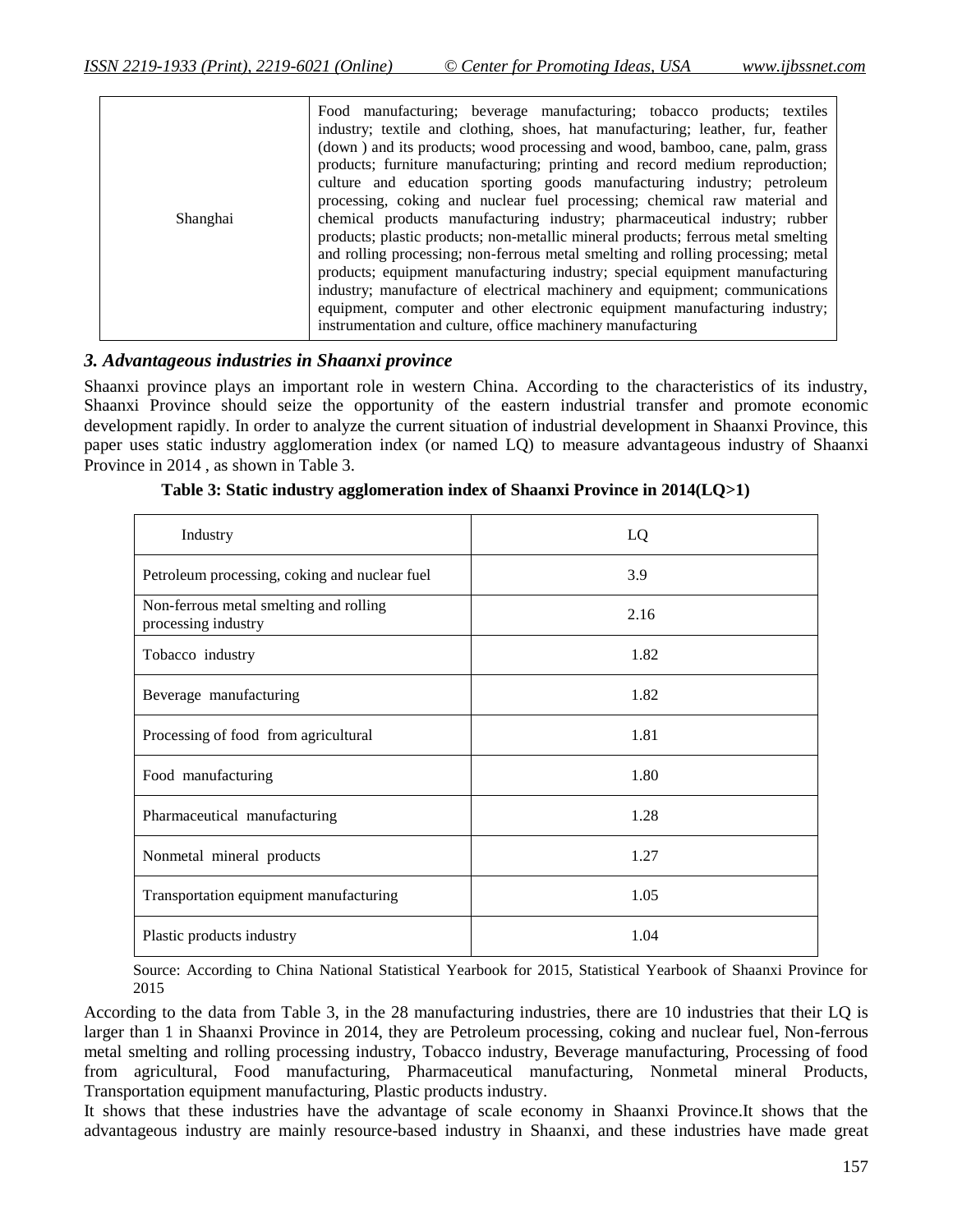contribution to local economic development. According to the data from Shaanxi Provincial Bureau of Statistics in 2014, the share of output of Coal mining and washing industry was 11.6%, the share of output of Oil and gas exploration was 9.7%,the share of output of Petroleum processing, coking and nuclear fuel was 9.5%,the share of output of Non-ferrous metal smelting and rolling processing industry was 7%, Shaanxi's industrial structure is mainly concentrated in raw materials mining and primary processing which is in the upstream section of the industrial chain .

## *4. Industry choice of undertaking industrial transfer from the eastern region in Shaanxi Province*

## **4.1 Principle of undertaking industrial transfer**

Shaanxi Province not only cannot simply copy the industry of eastern region, but also cannot be generosity on undertaking industrial transfer from the eastern region. It is necessary to choose industries which fit local resource endowment and comparative advantage, make use of "endogenous development" model in order to drive the interactive relationship between industrial undertaking and industrial upgrading, focus on enhancing autogenous ability of economic development. It is important to accomplish the "Three combinations", which means industrial undertaking should combine with the development of industrial clusters, industrial undertaking should combine with industrial upgrading and industry undertaking should combine with sustainable development.

### **4.2 Important industries of undertaking in Shaanxi Province**

Shaanxi Province should consider with its foundation and advantages of industry to choose the right industry to undertake. Making use of its advantage of abundant human resources and the low cost of business, Shaanxi can undertake labor-intensive projects to promote employment rate. Making use of resource advantage, Shaanxi should develop downstream products and improve utilization of resources into value-added products, so that Shaanxi can change their resource advantage into industrial advantage. Shaanxi can undertake high-technology industry actively relying on the advantage of science and education.

Shaanxi should pay more attention to the industries which have large scale of investment and high technology content to undertake. Specially, Shaanxi should make the manufacturing sectors with high level of technology, value-added content and R&D institutions transfer to the industrial base .Meanwhile, Shaanxi should develop industrial clusters on the cultivation of well-known brands and leading enterprises. Shaanxi should be focus on undertaking high-technology, equipment manufacturing, energy  $\&$  chemical industry, modern services, deeply processing of special resources. To nurture and develop industrial clusters which are aircraft, automotive, power transmission, engineering machinery, machine tools, energy, chemical industry, a new generation of mobile communications, integrated circuits, software, pharmaceuticals and other industrial clusters.

## *5. Conclusion*

Through calculating of static industry agglomeration index and dynamic aggregation index, this paper sums up the industries which has transferring trend in eastern five provinces and one municipality in China, the result shows transferring trend of the labor intensive industrial in these area is obvious, as well as it analyzes competitive industries in Shaanxi Province, which are mainly heavy resource-based industries. Shaanxi should make use of their own industrial foundation and comparative advantage to seek accurate industry to undertake .The whole process of service mechanism should be established for the industrial undertaking and the development of industrial clusters.

#### *Acknowledgements*

This paper is supported by

1) Social Science Foundation of Shaanxi Province of China "Research on the interactive development of Shaanxi producer service industry and manufacturing industry" (ID:2014D36)

2) Xi'an science and technology plan soft science Project "City-industry integration path of Xi'an under the background of new urbanization"(ID:2017108SF/RK002-(8))